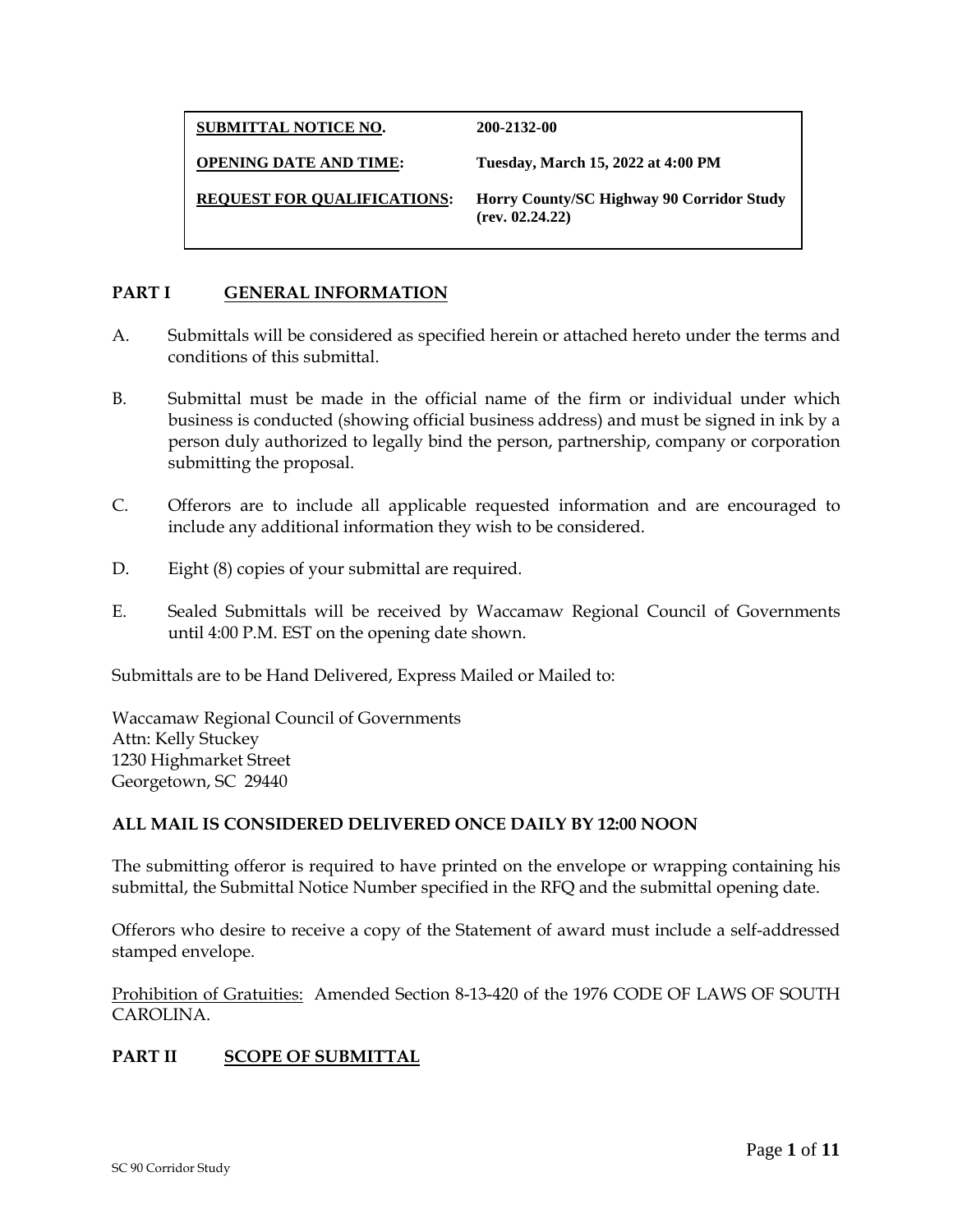The Grand Strand Area Transportation Study (GSATS) is requesting qualifications for a corridor study. The area to be studied is the entire length of SC 90 in Horry County. This is an approximately 22 mile corridor.

All submittals must be complete and carefully worded and must convey **all** of the information requested in order to be considered responsive. If the submittal fails to conform to the essential requirements of the RFQ, GSATS and GSATS alone will be the judge as to whether that variance is significant enough to consider the RFQ non-responsive **and therefore not considered for award.** GSATS will neither accept nor request additional information of an offeror in order to determine responsiveness.

### **PART III INTRODUCTION**

Purpose: The request for qualifications (RFQ) provides interested offerors with sufficient information to enable them to prepare and submit written proposals for consideration by the Grand Strand Transportation Study, herein referred to as "GSATS" for a corridor study along SC Highway 90 in Horry County. This project is funded by Federal assistance, from the Federal Highway Administration (FHWA) and from the South Carolina Department of Transportation ("The Department").

| <b>Project Name:</b>           | <b>SC Highway 90 Corridor Study</b>                  |
|--------------------------------|------------------------------------------------------|
| <b>Project Number:</b>         | TIP-40-01                                            |
| <b>Project Administration:</b> | This project will be administered directly by GSATS. |

Background: The 1990 Census designated Myrtle Beach, Socastee, Surfside Beach, Garden City, Murrells Inlet and environs as the Myrtle Beach UZA as of May 18, 1992. The GSATS Policy Committee was designated as the Metropolitan Planning Organization (MPO). Waccamaw Regional Council of Governments (WRCOG) and SCDOT – Planning were designated as the Planning Staff of the MPO. The 2010 Census designated GSATS as a Transportation Management Area (TMA), due to a contiguous population density of over 200,000 people. With this designation the planning area extended into Brunswick County, North Carolina. This expansion made GSATS a bi-state MPO The North Carolina portion of the study area is mostly the land east of US 17 from the state line to the Lockwoods Folly River. The MPO Study Area in South Carolina is the land eastward of the Waccamaw River from the North Carolina Border to the City of Georgetown and extends westward to include the City of Conway, see enclosed map. The GSATS Policy Committee is required to develop a transportation model, develop and adopt a five (5) year Transportation Improvement Plan (TIP), and a twenty-five (25) year Metropolitan Transportation Plan (MTP).

Based on the rapid growth along this corridor, there is a desire to address the growth in a systematic fashion. The SC 90 corridor is a major link between the City of Conway and the Little River area. Not only rapidly growing, it is a primary economic generator for Horry County due to continued growth in the retiree and service sectors, and tourism. In addition to issues of access and quality of life, portions of the route are subject to riverine flooding. This flooding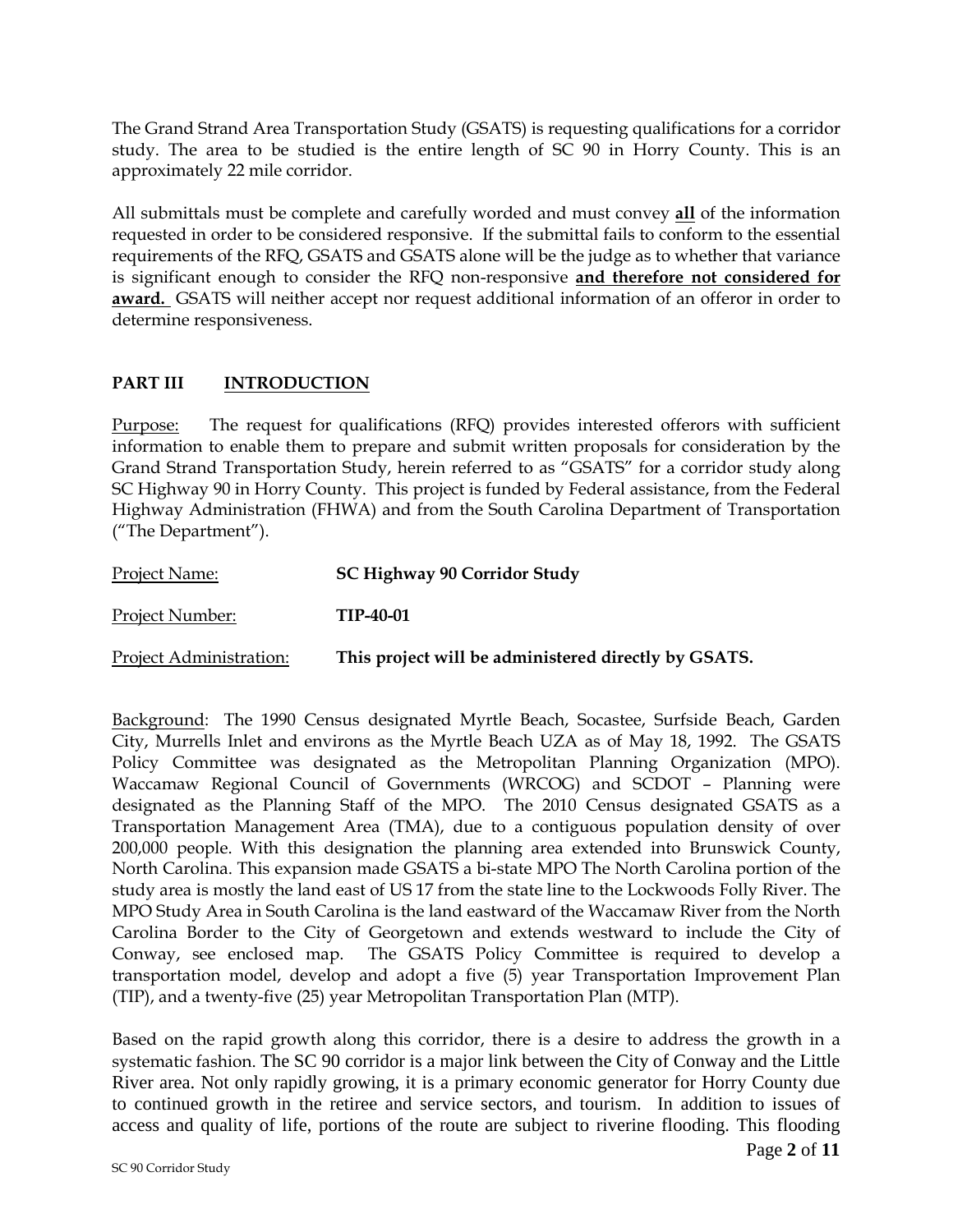becomes especially problematic in situations when natural disasters or emergency conditions are present. The area of analysis is SC 90 from US 501 in Conway to US 17 in Little River. Also included in this study is the portion of SC 57 that splits from SC 90 and ends, for the purpose of this study at the intersection with SC 9. Based on previous work in other communities, members expressed a desire to address concerns over issues of access, connectivity, aesthetics, geometric design, transit, etc. and requested funds from the GSATS Policy Committee for a corridor study to address these issues.

Information Available to Successful Offeror:

GSATS Transportation Model (Model)

GSATS LRP 2015 -2040, November, 2017

Transit Development Plan for Coast RTA, 2015

GSATS 2013 Bluetooth Routing Plan

Horry County Comprehensive Plan

Horry County bike and Pedestrian Plan

### **PART IV TYPE OF SERVICES REQUESTED**

GSATS is requesting, at a minimum, the services of Engineers (Civil/Roadway and Traffic), Planners (Land and Transportation), Landscape Architects and Financial Analysts.

### **PART V SCOPE OF WORK**

Enclosed, for your reference, is a map delineating the project boundary.

The specific TASKS for the contractor shall be as follows:

#### **TASKS**

*The corridor is defined as the length of SC 90, from US 501 on the south end to US 17 in Little River. The portion of SC 57 from the split at SC 90 to its intersection with SC 9 should also be included.*

### **1. Overview of previous work:**

- a. Review the GSATS MTP and any County plans for recommendations that have been made.
- **2. Best practices:** The Consultant will assess best practices in the following areas of transportation and land use planning, for possible application to this study:
	- a. Travel demand modeling
	- b. Land use projections
	- c. Complete Streets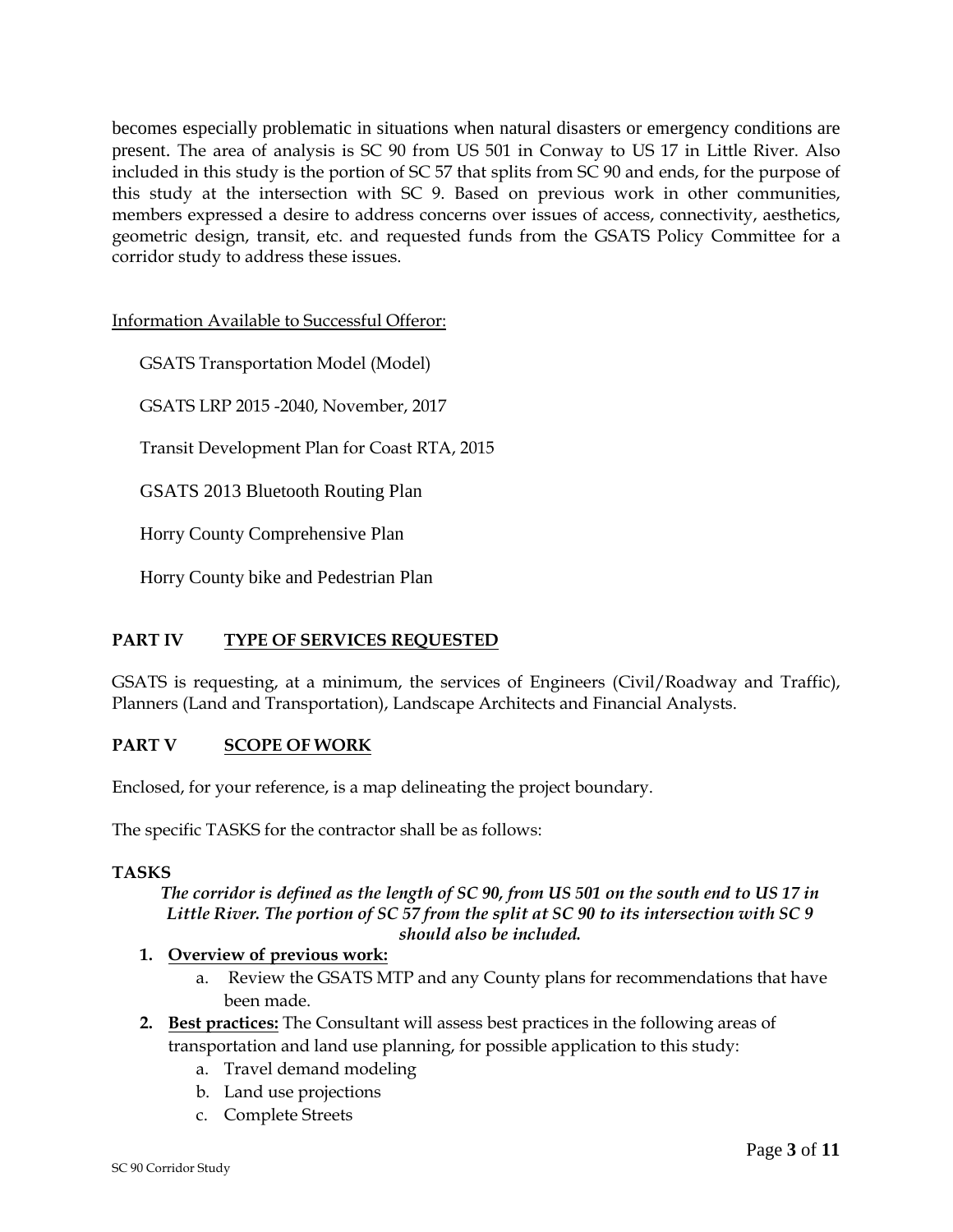- d. Access Management
- e. Travel Demand Management (including land use planning for travel reduction)
- f. Pedestrian and Transit planning
- g. Deliverable:
	- i. Tech memo on the above that summarizes best practices in each area

# **3. FAST Act:**

- a. Address Performance Measures
	- i. With full opportunity for public input, the Consultant will develop a balanced set of performance measures that address the requirements of the FAST Act. This set of performance measures shall include measures outlined in the current transportation legislation, where a final rule has been established.
- b. The Performance Measures include:
	- i. Targets that address surface transportation and public transportation, with attention to transit asset management and transit safety;
	- ii. Reduction in traffic fatalities and serious injuries;
	- iii. Infrastructure conditions;
	- iv. Congestion reduction;
	- v. System efficiency;
	- vi. Freight movement and economic vitality;
	- vii. Environmental sustainability;
	- viii. Timely delivery of programmed projects; and

All performance measures must be assessed and their progress be summarized in a "System Performance Report."

- c. Deliverable:
	- i. The Consultant will prepare a technical memo summarizing how recommendations are compatible with performance measures and standards used in the GSATS 2040 MTP update

# **4. Riverine Flooding:**

- a. Address areas that become isolated from riverine flooding, preventing ingress and egress by residents and emergency services
- b. Deliverable:
	- i. Recommend strategies to eliminate or mitigate the problem
- **5. Identify Systems/Facilities to be analyzed:** The Consultant in cooperation with local planners will identify the existing and proposed transportation facilities; roadways (minor collectors, major collectors, arterials, highways and freeways) and major intersections (unsignalized and signalized); sidewalk and bikeway/path systems and public transit routes (local and from outside the area).

In cooperation with the same parties, the Consultant will also identify existing and proposed land developments within the county; activity centers, neighborhoods, and recreation facilities with the potential to support transit, walking, and bicycling. The Consultant will explore opportunities for internalized circulation patterns with respect to commercial and residential development so as to lessen the need for travel on major arterials, and consider land conservation techniques to reduce future trip generation.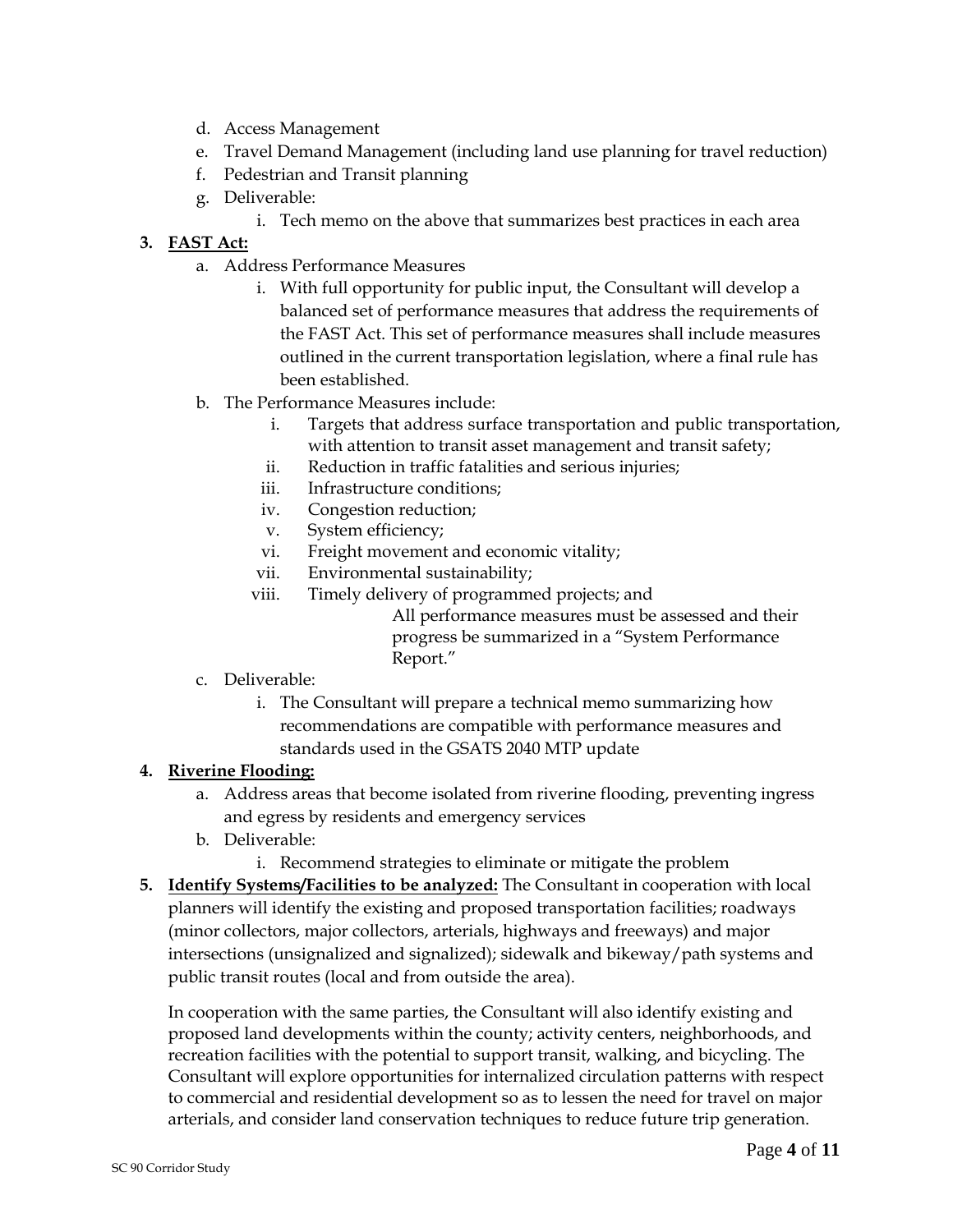- a. Roadways
- b. Intersections
- c. Sidewalks/Pathways
- d. Transit routes/stops
- e. Land Development (existing and future)
- f. Neighborhoods
- g. Internal capture opportunities
- h. Techniques to reduce future trip generation
- i. Determine the degree to which the network provides access to tourist destinations
- j. Deliverable:
	- i. Incorporate future trip generators to determine when future improvements are needed

# **6. Existing Transportation Facilities**:

- a. Use transportation modeling and supplemental traffic counts (peak season) on the following roadways and intersections for the year 2021
	- i. 24 hour daily volumes at a minimum of 5 strategic locations along the corridor
	- ii. Obtain am/pm peak hour turning volumes at key intersections along the corridor (it is anticipated that this would be at approximately 20 locations)
	- iii. Crash data for the corridor and pertinent intersections
	- iv. Conduct am/pm peak capacity analysis (LOS) using Syncro Software and report 95th percentile queues
	- v. Conduct an arterial analysis to obtain Travel times and (delay) using Syncro/SIM traffic or Highway Capacity Software
	- vi. Travel cost increase (vehicle operating cost, time cost, and accident costs
	- vii. Excess delay index and delay ratio
	- viii. Deficiencies of the existing transportation system
- b. Assumptions:
	- i. School year counts with peak season verification counts at selected representative locations during summer months (June or July)
	- ii. All existing data from SCDOT will be made available
	- iii. Crash data will be provided by the SCDOT Safety office
- c. Deliverables:
	- i. An analysis that incorporates collected and existing data into future modeling and recommendations

# **7. Transit Element**

- a. The Consultant, in cooperation with providers (Coast RTA, Aging, DSN, Assisted Rides, Neighbor to Neighbor, and SCDOT-OPT for years 2020 to 2045 to determine if and when services are needed
	- i. The following issues will be reviewed:
		- 1. Population served
		- 2. Existing and future routes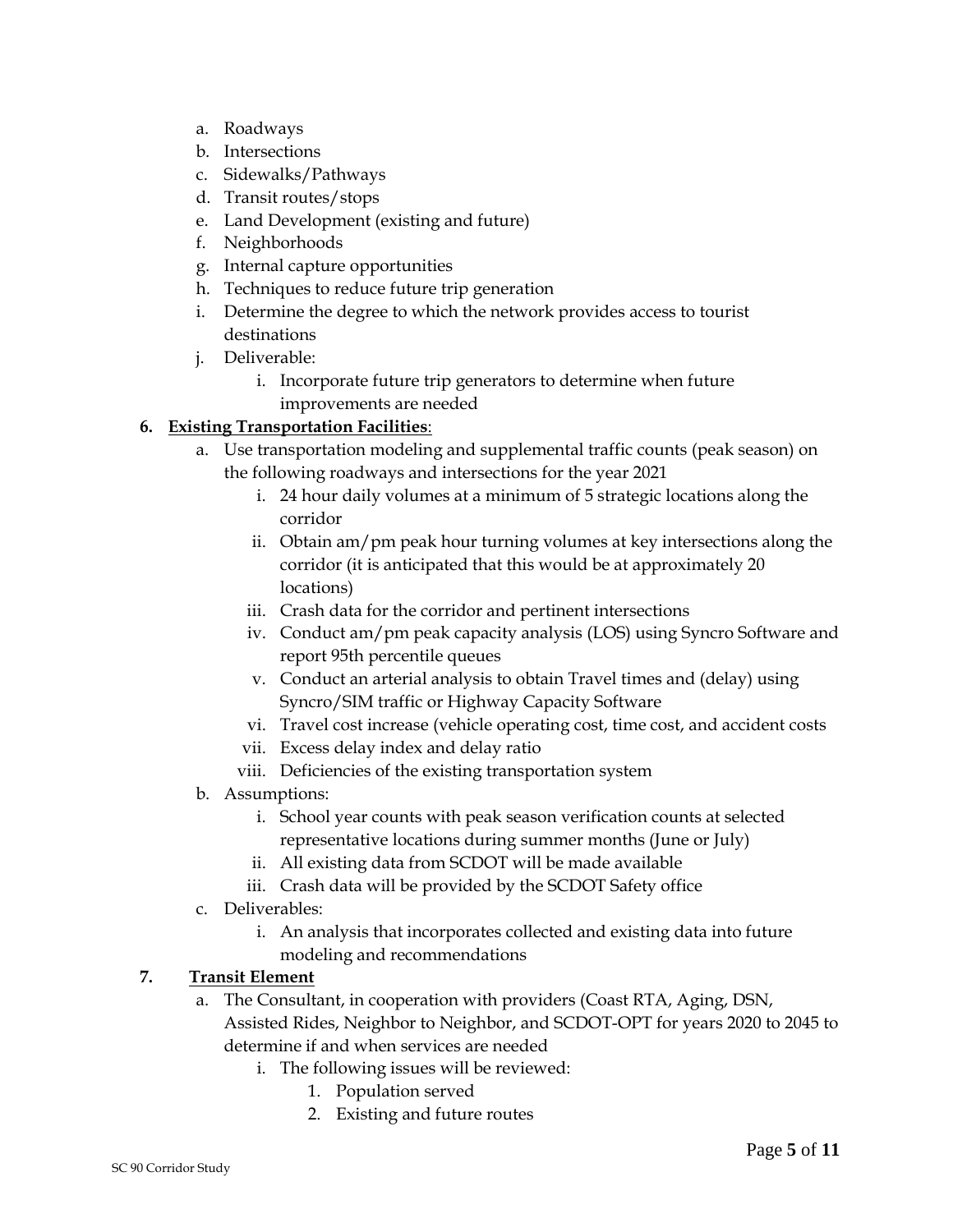- 3. Stop locations and spacing
- 4. Frequency
- 5. Travel time
- 6. Ridership Levels
- b. Assumptions: GSATS will assist in getting data from the agencies
- c. Deliverables:
	- i. Summary of all Transit data

### **8. Pedestrian and Bike Facilities**

- a. The Consultant will assess the quality of the walking environment in developed areas along all major arterials. The assessment will consider all existing facilities and recommend improvements. Facilities will be assessed for continuity, buffering from traffic, ease of street crossing and other pedestrian-and bicyclefriendly qualities suggested by the best practice review. If there is no local plan for walkway, bikeway, and streetscape improvements, the Consultant shall make appropriate recommendations.
	- i. Data will be gathered via desktop and limited field review
- b. Deliverable
	- i. Summarize findings for final report and demonstrate how facilities can be addressed in new development
- **9. Compliance with Management Systems:** The Consultant will comply with all applicable Management Systems, as defined by GSATS and SCDOT. Management systems include, but are not limited to, Statewide Intelligent Transportation Systems (ITS) Architecture and CMP.
	- a. Address both ITS and CMP
	- b. Before and After analysis of intersections, non-motorized and signal timing
	- c. Deliverable:
		- i. Summarize Management Systems in the final report

### **10. Plan Connectivity**

- a. Identify any conflicts or synergy with existing or proposed projects within and adjacent to the planning area, to include, but not be limited to:
	- i. US 501
	- ii. US 501 Business
	- iii. SC 9
	- iv. SC 57
	- v. SC 22
	- vi. SC 31
- b. Deliverable:
	- i. Summarizes information for the final report

# **11. Future Transportation Facilities:**

a. Based upon recommendations in this plan and other existing plans the consultant will use the Traffic Model and all available tools to evaluate design concepts and strategies to manage growth for year 2030 and 2045 model runs. Alternative analysis should be based on a minimum of two reasonable scenarios. The following conditions (as a minimum) will be evaluated: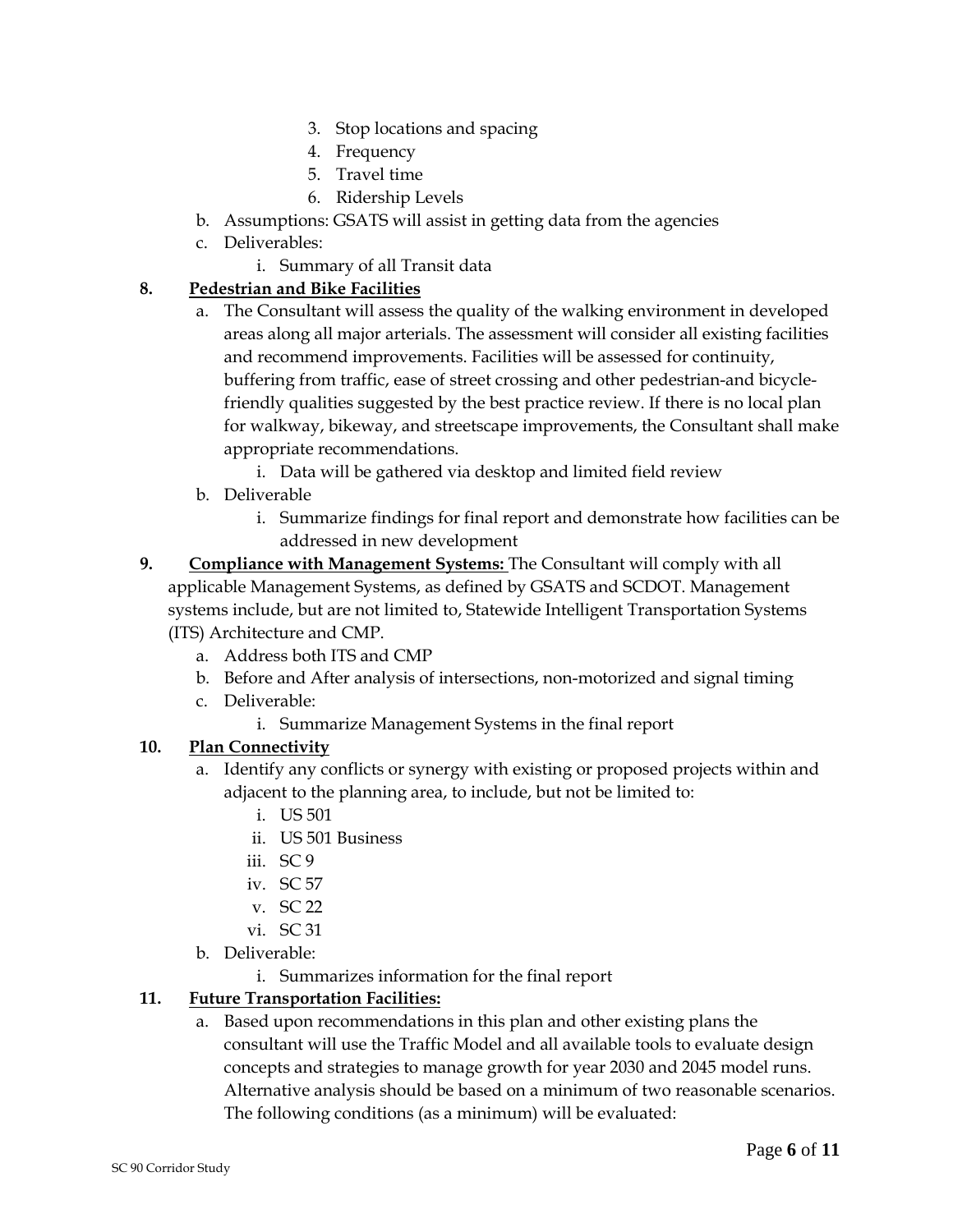- i. Implementation of recommendations from previous studies
- ii. Trip distribution and traffic assignment
- iii. Design hour volumes (DHV)
- iv. Peak season volumes (ADT)
- v. Capacity analysis (LOS)
- vi. Traffic operations, including signage and signalization
- vii. Travel time increase (Delay)
- viii. Travel cost increase (vehicle operating cost, time cost, accident cost)
- ix. Excess Delay index and delay ratio
- x. Tasks 3, 4, 5 &6
- xi. Addition, deletion and coordination of traffic signals
- xii. Aesthetics
- xiii. Ingress/Egress to businesses
- xiv. Deficiencies of each scenario (if applicable)
- xv. Network connectivity
- xvi. Emergency evacuation
- xvii. Induced travel from improvements
- b. Assumptions
	- i. GSATS will provide the model
	- ii. Consultant will analyze the following Future Scenarios for the AM and PM peak hour: 2030 No-Build, 2040 No-Build, 2030 Build Alt 1, 2030 Build Alt 2, 2040 Build Alt 1, and 2040 Build Alt 2.
- c. Deliverables
	- i. The consultant will develop two reasonable scenarios for growth and traffic modeling, including the items above

### **12. Design Concepts**

- a. The Consultant will develop design concepts for the various transportation improvements. Each concept will evaluate the inclusion of design elements that address Complete Street principles, network connectivity and aesthetics (landscaping, lighting, street signage and the use of signal mast arms). Based on these design concepts the Consultant will derive preliminary cost estimate for each alternative.
- b. Deliverables:
	- i. The consultant will summarize design concepts and cost estimates for the final report

### **13. Public Involvement and Visualization:**

- a. Consultant will be required to develop a Public Participation Strategy for the corridor study's development that includes use and expansion of GSATS branding efforts;
- b. Provide web based technology for seeking public input and interactively capturing comment on transportation improvements throughout the corridor study's update public involvement process; and
- c. Supply necessary visualization for both public involvement and final written report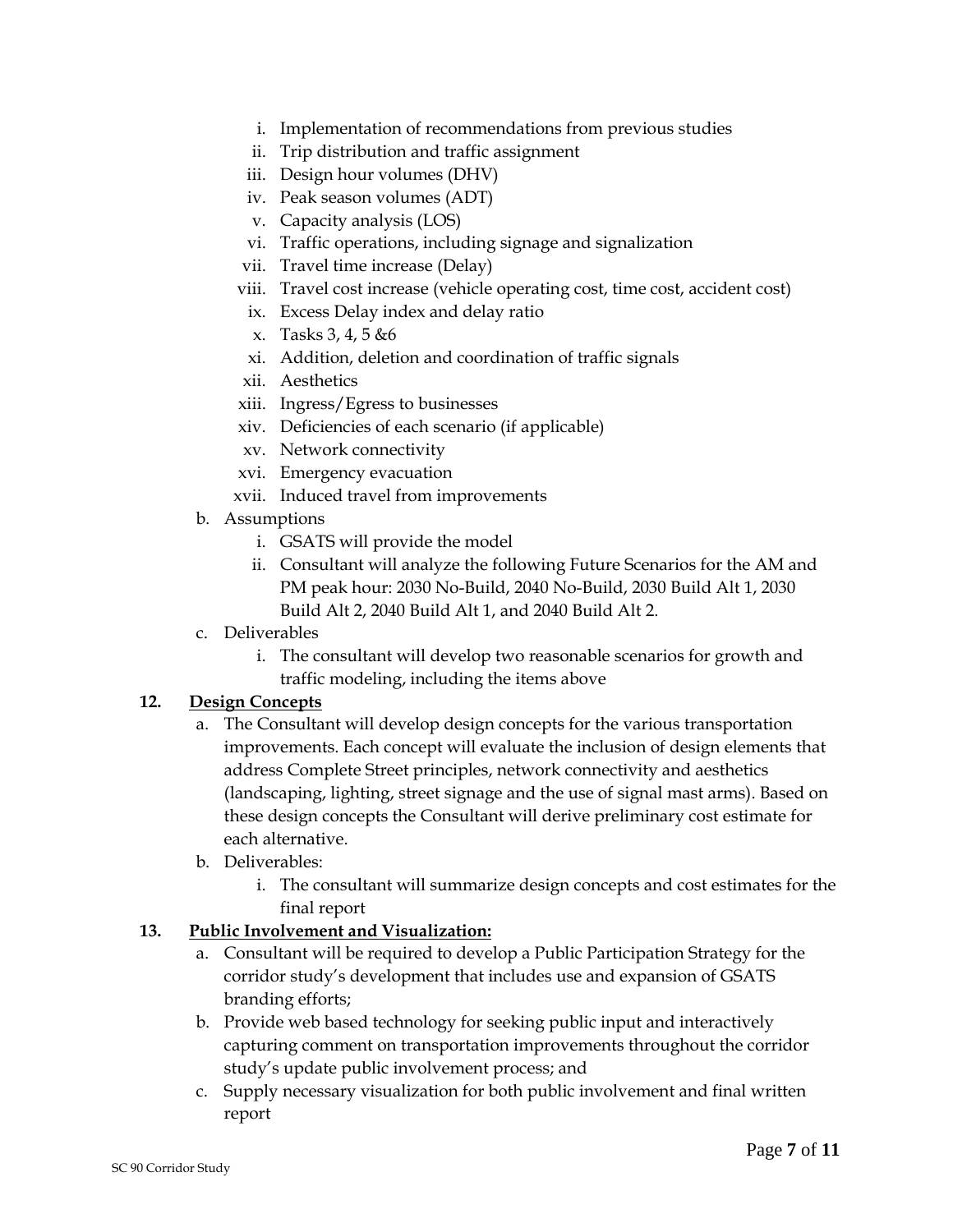- d. Assumptions:
- e. The Consultant will incorporate GSATS branding efforts that have already been done into the public engagement for the SC 90 Corridor Study.
- f. The Consultant will provide website content (project updates, FAQ's, schedule, etc.) for GSATS to include on the website.
- g. The Consultant will provide a Wiki Map to gain public input and comment on the SC 90 Corridor Study.
- h. There will be 2 public information meetings for the project. One meeting will be held near project start to provide basic information about the corridor and get the public feedback on important issues for the study. 2nd public information meeting will present recommended improvements for public comment. Comments received at these meetings will be summarized in the final report, but not responded to individually.
- i. Deliverables:
	- i. The Consultant will staff and provide all materials needed for 2 public information meetings.
	- ii. The Consultant will provide a Public Involvement Plan for the study.
	- iii. The Consultant will summarize all public input methods used and comments received in final SC 90 Corridor Study report.

### **14. Other Required Products:**

- a. The Consultant will attend up to 3 working meetings with the committee
- b. Deliverables:
	- i. Submit an overall schedule for the Corridor Study.
	- ii. Prepare and submit to GSATS a draft report of all tasks performed within nine months of a notice to proceed. A final report with executive summary and one-page fact sheet shall be required within two months after submission of the draft.
	- iii. One (1) presentation of the Final report to the GSATS Policy Committee.
	- iv. Electronic copy of the draft report.
	- v. Twenty-four (24) copies of Final Report and a digital version of the Final Report that can be reproduced, including all maps and graphic presentation materials.
	- vi. Fifty (50) copies of the Final report Executive Summary.

### **15. Project Management:**

- a. Project goals and objectives will be determined through coordination between The Consultant and GSATS. The process will include the following duties:
- b. Coordinate with GSATS's Project Manager. Arrange and attend project meetings. Prepare and distribute meeting minutes.
- c. Manage and monitor the project schedule as set forth in the contract. Keep GSATS up to date on the schedule and items that may affect the overall project schedule.
- d. Prepare monthly invoices for GSATS review, approval and payment. If required, provide time sheet backup and expense backup for invoicing, status reports and schedule updates.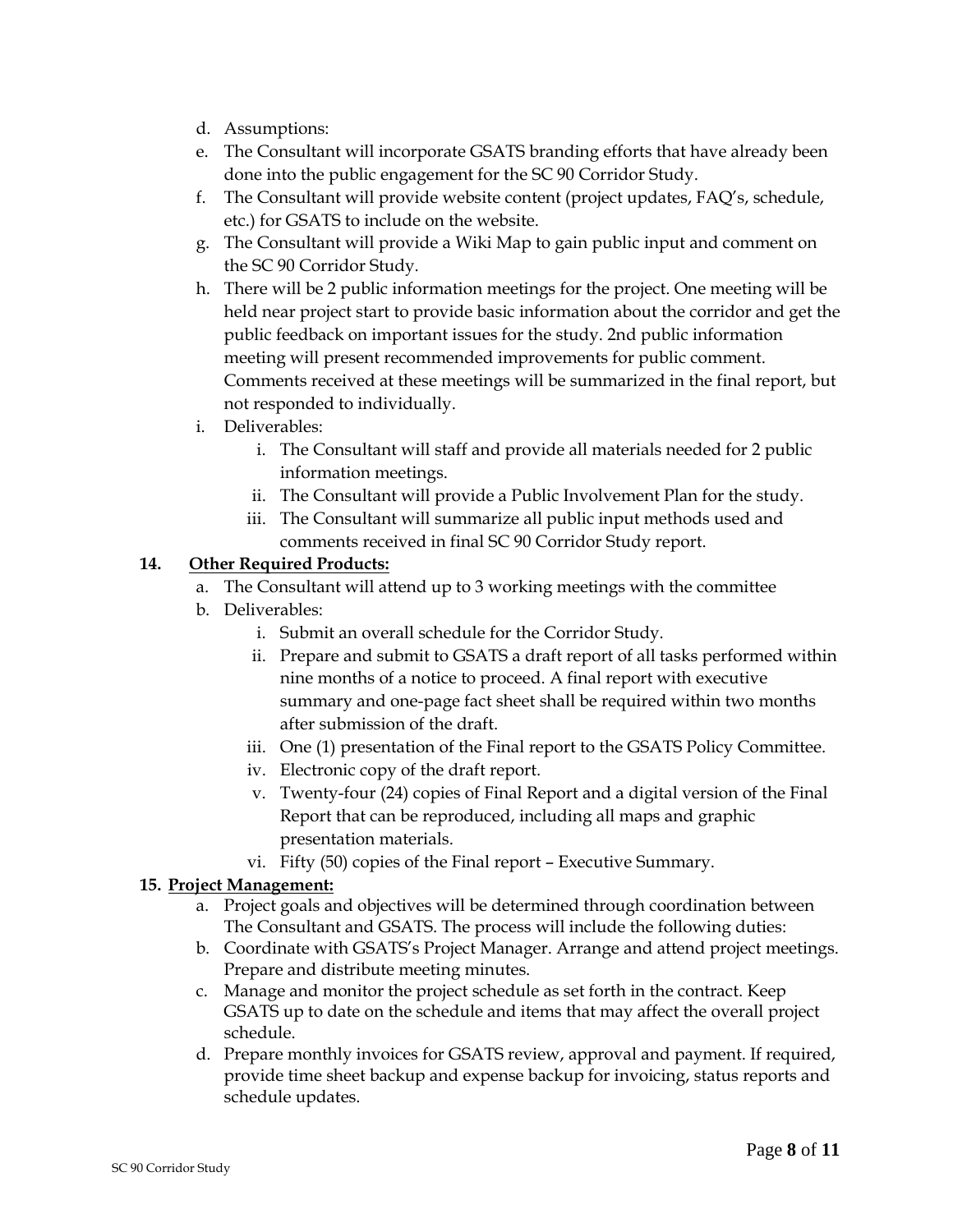- e. Provide overall management of all efforts including the management of the project team.
- f. Assumptions
	- i. It is assumed that the project schedule will be approximately 12 months from the notice to proceed
- g. Deliverables
	- i. The Consultant will provide Monthly Invoices to GSATS.

### **PART VI DBE-UTILIZATION PLAN**

It is the policy of the Metropolitan Planning Organization (MPO) to use Disadvantaged Business Enterprises (DBE's) in all aspects of contracting to the extent feasible and in accordance with existing Federal laws. Further, it is the opinion of GSATS that the scope of work described in this RFQ has the potential for dividing the proposed contract into smaller units of work to accommodate such firms. It is also the opinion of GSATS that the availability of South Carolina based minority-owned firms is sufficient and that such firms are deemed capable of performing, where necessary, the requirements of this RFQ without GSATS having to sacrifice quality of goods and services. Therefore the DBE participation goal for this proposed contract is 10%

In view of these observations, GSATS is recommending the use of DBE's in connection with this RFQ. Specific negotiated arrangements (i.e. joint ventures or subcontracts) for complying with this recommendation shall be left to the discretion of the Consultant. Only those consulting firms listed in SCDOT's directory of certified DBEs may be utilized and only for the work that they are certified for.

The use of DBE's is not a requirement in the awarding of a contract requested by this submittal. Should the DBE be a subcontractor to the project, a letter from the DBE confirming their participation and role in the project is required.

### **PART VII ADVISORY COMMITTEE**

An Advisory Committee to review, rank, interview, select and work with the consultant during the development of the Study has been established. The committee will include representatives from each of the following:

|           | • Horry County Planning                 |                   |
|-----------|-----------------------------------------|-------------------|
|           | • Horry County Engineering              | $\left( 2\right)$ |
| $\bullet$ | Neighborhood/Community representatives  | (2)               |
| $\bullet$ | <b>Coast Regional Transit Authority</b> | (1)               |
| $\bullet$ | <b>GSATS MPO Staff</b>                  | (1)               |
|           | • SCDOT Program Manager                 | (1)               |
|           | • SCDOT Planning                        | (1)               |
|           | • SCDOT Traffic Engineering             | (1)               |
| $\bullet$ | City of Conway Planning                 | (1)               |
|           | • City of North Myrtle Beach            | (1)               |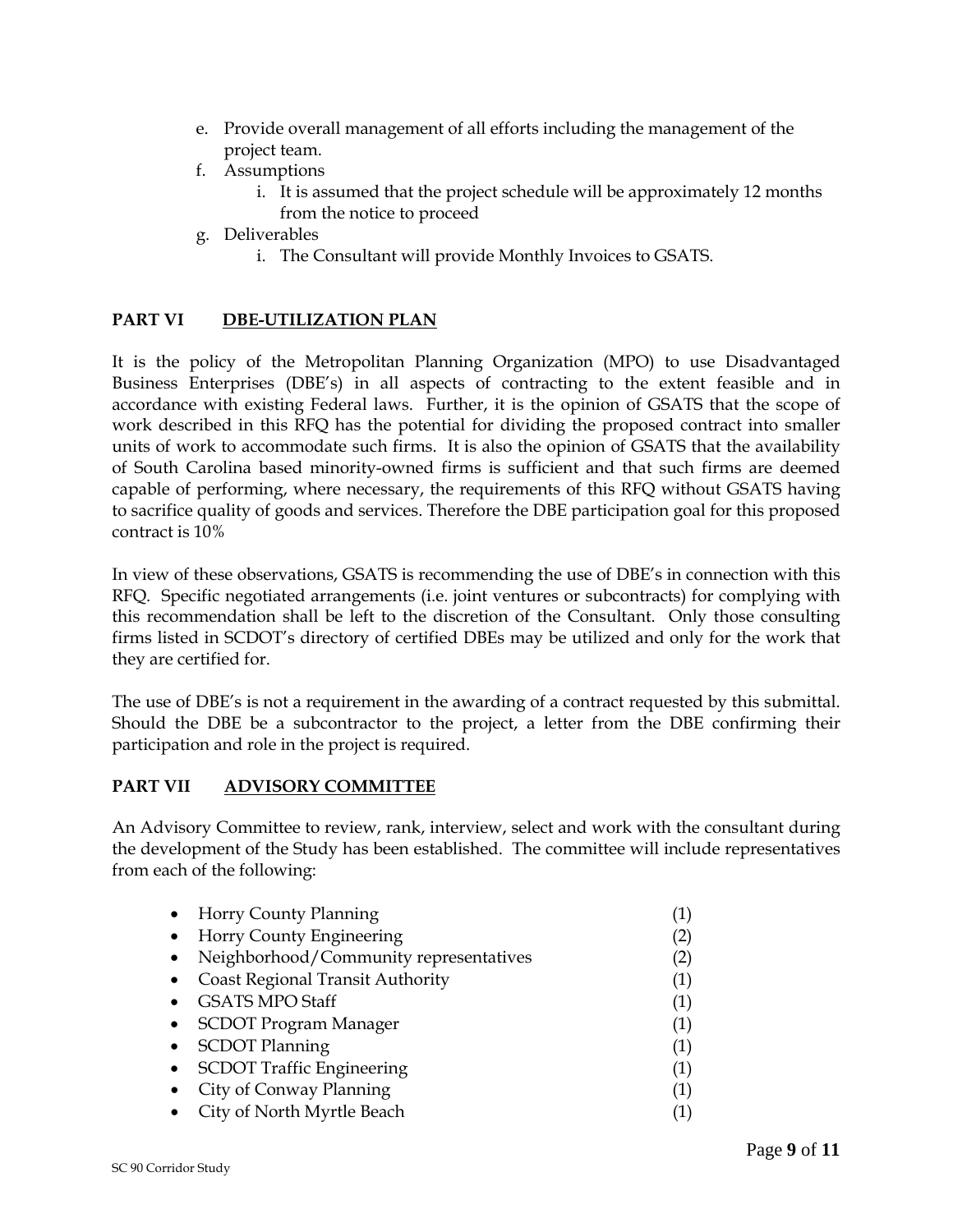# **PART VIII QUALIFICATIONS**

Qualified offerors shall be those who possess the following qualifications:

- A. Have adequate financial resources for performance, or have the ability to obtain such resources as required during performance.
- B. Have the necessary experience, organization, technical qualifications and facilities, or have the ability to obtain them.
- C. Have a satisfactory record of performance.
- D. Have the ability to comply with required schedules.
- E. Be eligible to receive an award under applicable laws and regulations of the State of South Carolina and the Federal Government.

# **PART IX TYPE OF CONTRACT**

It is anticipated that this project will be placed under a lump sum agreement between GSATS and the Consultant

### **PART X CONTRACT TERM/OPTION TO EXTEND**

The term of this contract shall be for the period beginning with the date of award and continuing for ten months. GSATS reserves the right to extend the term, when necessary, to continue a source or sources of supply if the contract is not completed prior to the expiration date. Said extension may be less than, but will not exceed ninety (90) days without any additional cost to GSATS.

### **PART XI SUBMITTAL CONTENTS**

Offeror must submit as a minimum, and in the listed format, the following information:

- A. SUBMITTAL COVERAGE. Cover the scope of work and general objectives addressed by the submittal.
- B. TASK AND METHODS. Describe the principal tasks or subtasks to be undertaken together with a discussion of their relationship to one another. Describe the methodology for performing the tasks and the management control to be applied to the project. Include a timetable for completing all tasks covered in the Scope of Work.
- C. EXPERIENCE. Include samples of projects currently in progress or completed within the last five (5) years, at a minimum, which are relevant to the type of project proposed and which demonstrates offerors ability to perform the work required.